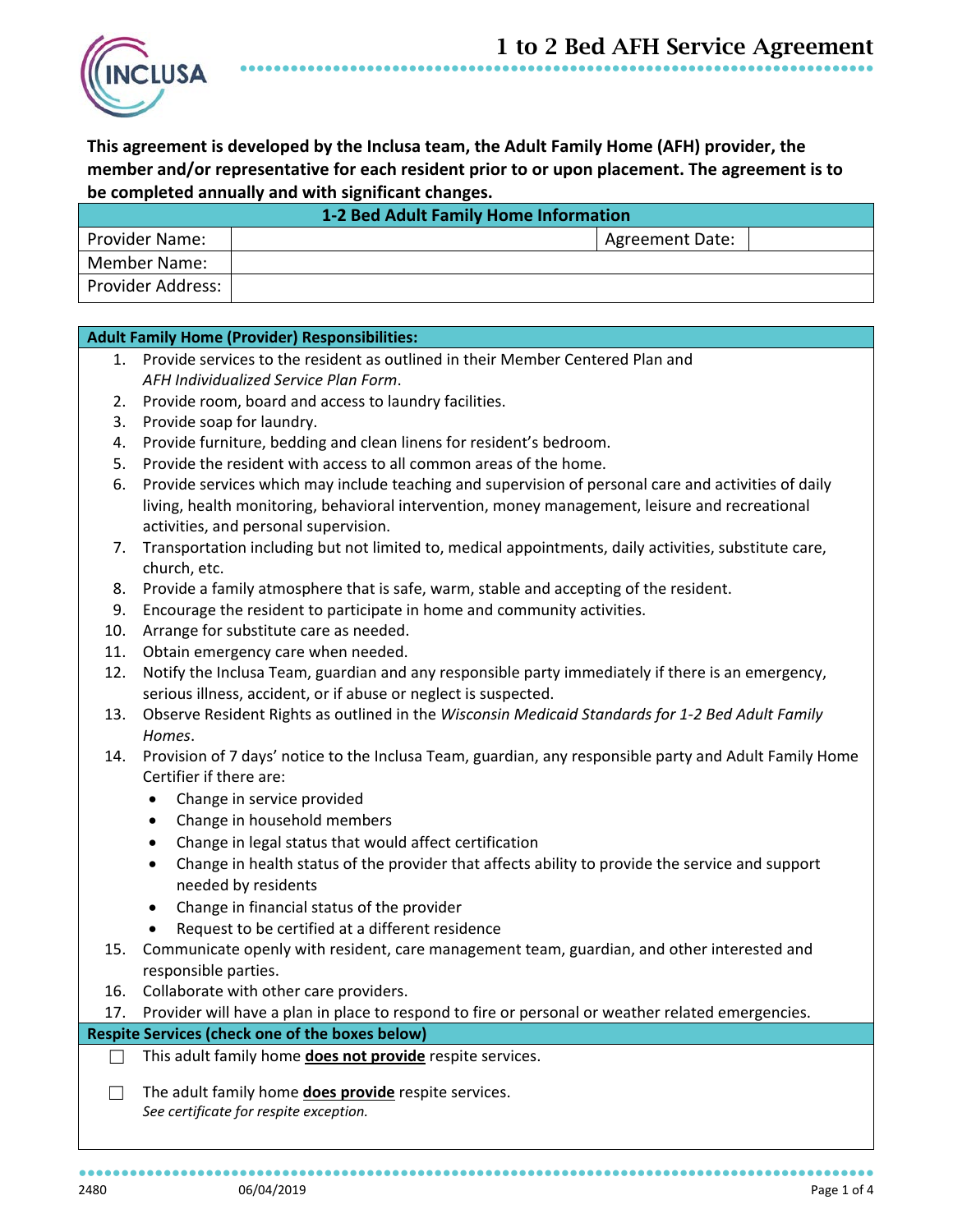### **Member/Resident's Responsibilities**

The member/resident agrees to the following while living in the Adult Family Home:

- 1. Abide by any emergency evacuation practices of the Adult Family Home.
- 2. Respect the rights of other persons residing in the home.
- 3. Cooperate and participate in planning for needed services. This may include participation in a full schedule of weekday activities such as day programming, school, employment, or community activities.
- 4. Agree to have a health exam/TB test when requested.
- 5. Be responsible for medical, clothing and personal item expenses such as toiletries, personal treats, cigarettes, etc.
- 6. Maintain own bedroom and belongings to the extent able.
- 7. Participate in household chores to the extent able and as resident feels comfortable.

### **Responsibilities of Inclusa CRC/HWC**

- 1. Authorize payment for the services provided by the Adult Family Home.
- 2. Provide the Adult Family Home provider with a copy of the Member Centered Plan.
- 3. Provide case management and service coordination for the resident.
- 4. Offer support and assistance to Adult Family Home provider as it relates to care giving for the member, conflict resolution, health issues, etc.
- 5. Arrange for personal spending funds to be sent by representative payee from member's account, if appropriate.
- 6. Act as liaison between the resident, Adult Family Home provider, resident's guardian (if applicable), and other service providers.

# **Member's Personal Funds**

Member/Resident is able to manage his/her own personal spending money.

Adult Family Home provider is responsible for managing the member's personal spending money (not to exceed \$200). Adult Family Home provider must account for the receipt and expenditures of resident's funds on a Monthly Cash Log.

### **Termination Statement**

The member/resident has the right to terminate this agreement at any time. However, as a courtesy to the provider, the member/resident or guardian are expected to give a 30-day notice for voluntary discharges. The AFH Provider or Inclusa may end the member's placement only after giving the other party, the member, and the guardian (if applicable), thirty-day prior written notice. A thirty-day notice is not required when emergency placement removal is necessary to prevent harm to the health and safety of the member or others. In this exception, a verbal notice may be given. Provider shall work collaboratively with the Inclusa Team during discharge planning and transition.

#### **Resident's Rights**

Member/Resident and/or Guardian has been given a copy of Member Rights for review.

*For AFH provider information regarding Member Rights, please reference the Wisconsin Medicaid Standards for Certified 1-2 Bed Adult Family Homes.*

| <b>Signatures</b>                      |  |       |  |  |
|----------------------------------------|--|-------|--|--|
| Member/Resident:                       |  | Date: |  |  |
| <b>Guardian if Applicable:</b>         |  | Date: |  |  |
| <b>Community Resource Coordinator:</b> |  | Date: |  |  |
| <b>Adult Family Home Provider:</b>     |  | Date: |  |  |
|                                        |  |       |  |  |

#### **MEMBER/RESIDENT RIGHTS**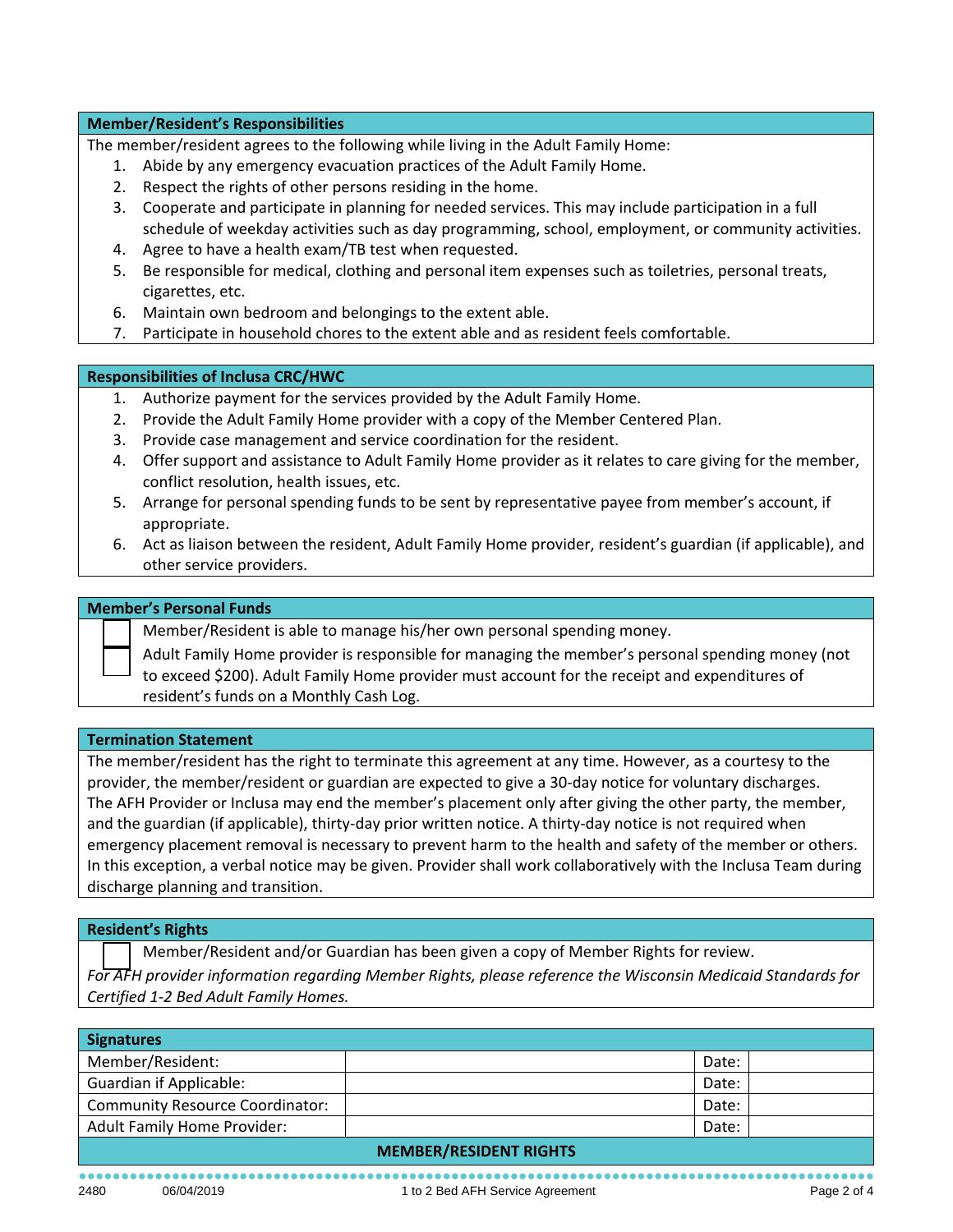Adult Family Home Providers have the responsibility to help ensure that all members' rights are upheld. Inclusa members have the right to be treated fairly and respectfully. Inclusa policy provides members with the opportunity to be educated on their rights and responsibilities, as well as how to file an appeal or grievance if a member feels a right has been violated. Rights are reviewed with members and guardians annually.

# **This is not an all-inclusive list:**

- To be free from physical, sexual, verbal or emotional abuse or neglect
- To be treated with courtesy, dignity and respect in full recognition of the member's individuality
- The have physical and personal privacy when receiving services, in the living arrangement, in care for personal needs including toileting, bathing and dressing and when alone time is desired. The member, member's room and any other area in which the member has a reasonable expectation of privacy, and the personal belongings of a member must be free from being searched without permission of the member or guardian, expect if there is reasonable cause to believe that the member has contraband or dangerous items. The member must be present for the search and reasonable cause must be defined and explained to the member, and documented in the member's file
- To have records kept confidential
- To be treated as mentally competent unless there has been a court determination of incompetency. The member must be allowed participation in decision-making to the extent possible
- To have the opportunity to make decisions in the AFH and community. No curfew, rule or other restrictions on a member's self-determination may be imposed unless specifically identified in the service plan
- To receive timely services from the providers, including timely access to health care services
- To manage personal finances or to choose a separate service provider to perform the money management
- To retain and use personal clothing and other personal possessions in a reasonably secure manner
- To have a reasonable amount of individual storage space for clothing and belongings
- To have access to a phone to make and receive a reasonable amount of calls
- To receive and send sealed, unopened mail, including packages on the day it is received or as soon as possible. If contraband is suspected, the provider may open the mail only in the presence of the member
- To have visitors and adequate time and private space for visits, to meet with people of the member's choosing and to choose social and community activities in which to participate
- To participate or to decline to participate in religious activities of the member's choosing. No member shall be required to engage in any religious activity
- To receive prompt and adequate treatment
- To receive all treatments prescribed by the member's physician and to refuse any form of treatments unless the treatment has been court ordered
- To have a safe environment in which to live. The provider must safeguard residents from environmental hazards including conditions which are hazardous to anyone and conditions which may be hazardous to a particular member
- To be free from financial exploitations and misappropriation of funds or property
- To be free from seclusion and restraints
- To have the least restrictive conditions which allow the maximum amount of personal and physical freedom
- To be provided prompt and adequate services, habilitation or rehabilitation, supports and community services
- No member may be required by the provider to perform labor which is of any financial benefit to the Adult Family Home unless the resident is fairly compensated for the labor and it is agreed upon by the member and guardian, if any. This does not apply to labor involving a fair share of routine, shared household chores as documented in the Plan of Care